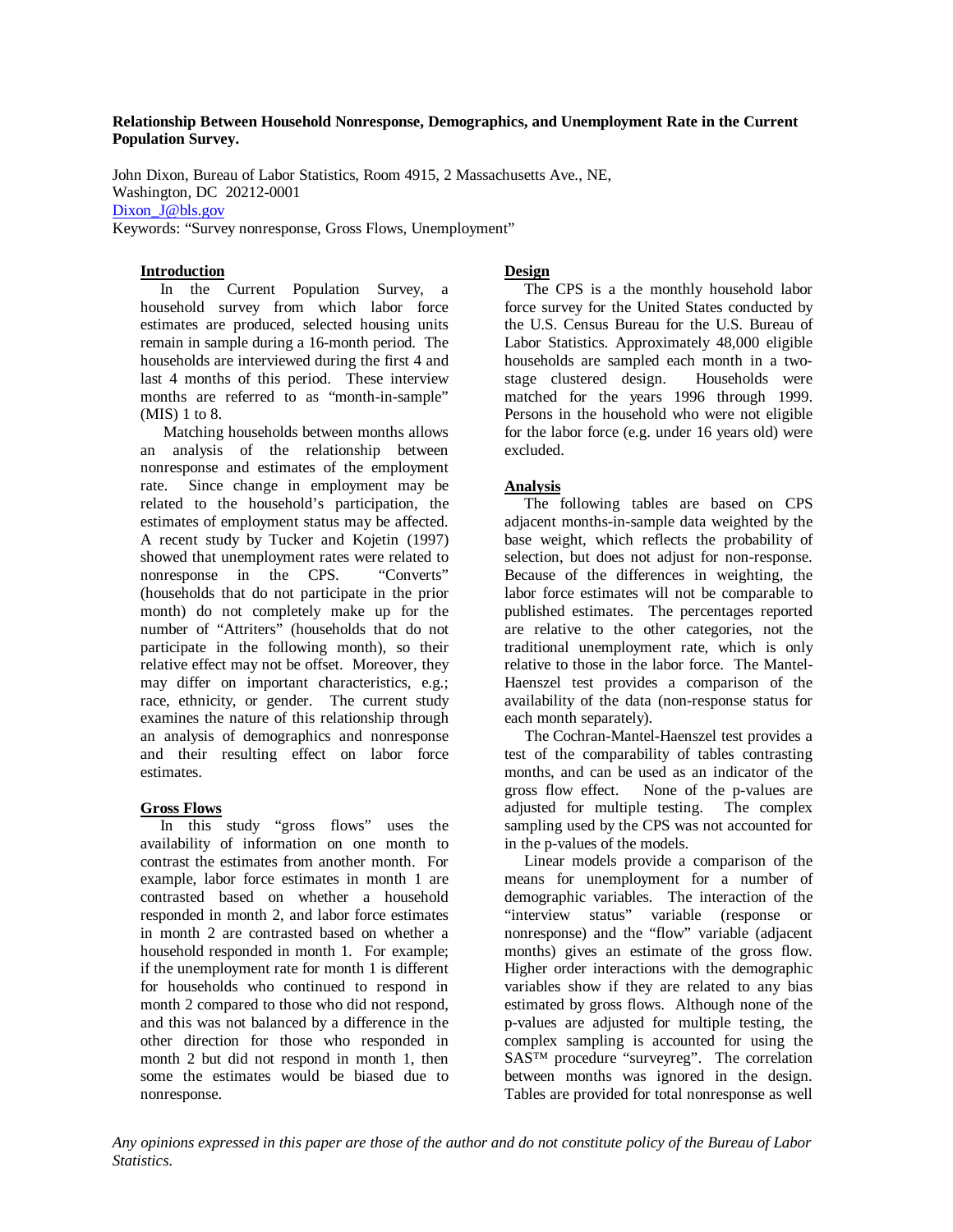as for refusal and noncontact. The theory of nonresponse suggests that different causes may produce refusal and noncontact, but the combined effect is also of interest here, since that would produce the aggregate effect on estimates. **Results**

 An overall test of the impact of non-response on labor force estimates was examined in Table 1 by comparing two 3 by 2 tables (labor force by month). The 2nd month non-response was related to the 1st month labor force status<br>(Mantel-Haenszel=172.009,  $p<0.001$ ).  $(Mantel-Haenszel=172.009,$ Unemployment and employment were higher while those not in the labor force were lower for **Table 1**

the non-response group. Similarly, the 1st month non-response was related to the 2nd month labor force status (Mantel-Haenszel-8.620, p<0.003). Employment was higher while unemployment and not-in-labor-force were lower. This difference between the two tables is reflected in the Cochran-Mantel-Haenszel test  $(623.421, df=2, p<0.0001)$  which contrasts the rows of the two tables. The gross flow of employment status from month to month is impacted by non-response, with unemployment reversing direction depending on whether the non-response occurred in the first or second month.

| <b>Labor Force Status by Interview Status</b> |                                            |                                   |                    |  |  |  |
|-----------------------------------------------|--------------------------------------------|-----------------------------------|--------------------|--|--|--|
| 1 <sup>st</sup> Month Labor Force             | $2nd$ Month interview                      | $2nd$ Month nonresponse           |                    |  |  |  |
| Not in labor force                            | 34.48%                                     | 30.08%                            | $Mantel-Haenszel=$ |  |  |  |
| Employed                                      | 62.08%                                     | 65.95%                            | 632.373, $p <$     |  |  |  |
| Unemployed                                    | 3.43%                                      | 3.98%                             | 0.0001             |  |  |  |
| $2nd$ Month Labor Force                       | 1 <sup>st</sup> Month interview            | 1 <sup>st</sup> Month nonresponse |                    |  |  |  |
| Not in labor force                            | 34.57%                                     | 31.46%                            | $Mantel-Haenszel=$ |  |  |  |
| Employed                                      | 62.02%                                     | 65.00%                            | 365.398, $p <$     |  |  |  |
| Unemployed                                    | 3.41%                                      | 3.54%                             | 0.0001             |  |  |  |
|                                               | Cochran-Mantel-Haenszel (row mean scores)= |                                   |                    |  |  |  |
|                                               | 2098.591 (df=2) $p < 0.0001$               |                                   |                    |  |  |  |

A simpler form of the gross flow matrix using just the unemployed relative to the employed would be:

#### **Table 2**

|                    | Interview,                             |  |
|--------------------|----------------------------------------|--|
|                    | Status                                 |  |
|                    | rfffff…ffffff‰                         |  |
|                    | . I.N.All                              |  |
|                    | %11111^11111111111                     |  |
|                    | , unem-, unem-, unem-,                 |  |
|                    | , prat, prat, prat,                    |  |
|                    | %11111^11111111111                     |  |
|                    | , Mean , Mean , Mean ,                 |  |
|                    |                                        |  |
| . flow             |                                        |  |
| *ffffffffffffffff% |                                        |  |
|                    | , Month 1, 0.068, 0.073, 0.068,        |  |
|                    | «\thttltltltltltltltltltltltltltltltht |  |
| .Month 2           | , 0. 070, 0. 069, 0. 070,              |  |
|                    | «Littlettlettlettlettlettlettlettlettl |  |
| . Al l             | , 0.069, 0.071, 0.069,                 |  |
|                    |                                        |  |

In this table the unemployment ratio relative to employed was contrasted by whether they were interviewed in the adjacent month or not. This shows the higher unemployment rate of those who dropped out relative to those who stayed in. Those who converted the second month had a lower unemployment rate. Because more dropped out than were converted, the impact is almost entirely from the dropouts. This simpler table makes the display of effects relative to unemployment clearer for more complex gross flows. It also shows that the interviewed persons (I column) have the same rates as the aggregate column (ALL) which adds in the estimated effect for nonresponse (N column). This lack of effect on the estimates is due to the very small amount of nonresponse in the CPS. These numbers are weighted by the baseweight, which adjusts for the design, but doesn't adjust for nonresponse. The nonresponse adjustment would reduce the effect further. Models which estimate parameters for the tables presented here are in Appendix A (available in the long version of this paper).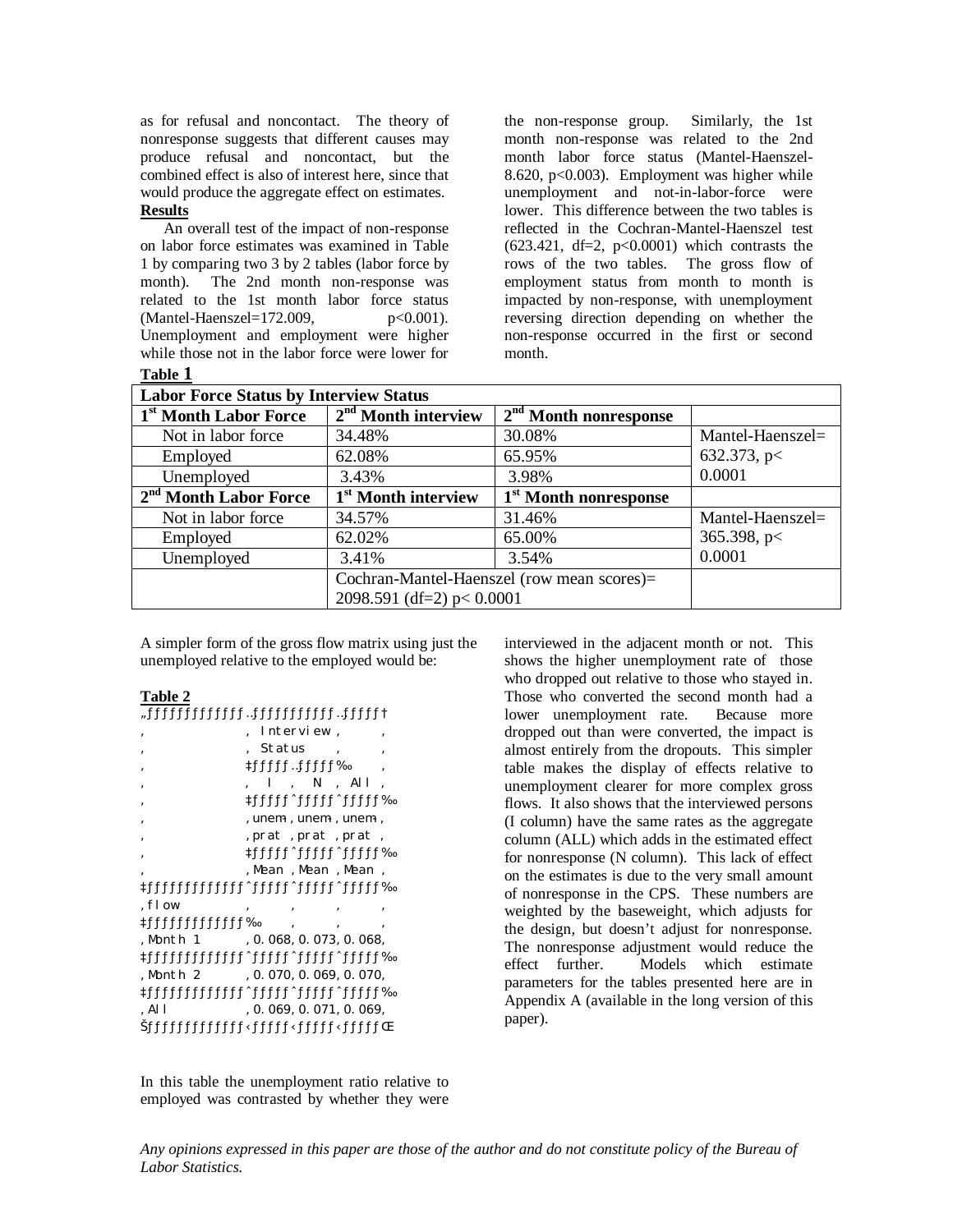**Table 3: Type of nonresponse effect**.

|                | †11111-1111111111111111111-            |
|----------------|----------------------------------------|
|                | Nonresponse Type,                      |
|                | %1111111111111111                      |
|                | $I$ , $N$ , $R$ , $All$                |
|                | ‰11111^111111^1111111111               |
|                | , unem-, unem-, unem-, unem-,          |
|                | , prat, prat, prat, prat,              |
|                | \$fffff^fffff^ffffffffffffffff         |
|                | , Mean , Mean , Mean , Mean ,          |
|                |                                        |
| . flow         |                                        |
| %1111111111111 | $\overline{\phantom{a}}$               |
| Month 1,       | , 0. 068, 0. 083, 0. 067, 0. 068,      |
|                |                                        |
| Month 2        | , 0. 070, 0. 076, 0. 065, 0. 070,      |
|                |                                        |
| . Al l         | , 0.069, 0.080, 0.066, 0.069,          |
|                | Dtitliritliritliritliritliritliritliri |

Table 3 shows the flow relative to the type of nonresponse (I: interview, N: noncontact, R: refusal). Refusals show lower unemployment while noncontact shows higher unemployment. The effect would tend to cancel one another out, reducing the bias problem. Noncontact shows a stronger effect.

**Table 4a: Gender effects**. thtthtthtthtthtthtthtthttp://www.phparthtthtthttp://www.phparthtthtthttp://www.phparthtthttp://www.p ' ‡ƒƒƒƒƒƒƒƒƒƒƒ…ƒƒƒƒƒƒƒƒƒƒƒ‰ , Interview, Nonresponse, ' ‡ƒƒƒƒƒƒƒƒƒƒƒˆƒƒƒƒƒƒƒƒƒƒƒ‰ SEX, SEX ' ‡ƒƒƒƒƒ…ƒƒƒƒƒˆƒƒƒƒƒ…ƒƒƒƒƒ‰  $, M$ ,  $F$ ,  $M$ ,  $F$ ,  $\bullet\$ 1<br/>tttlt1\*ttlt1\*ttlt1\*ttlt1\*ttlt1\*ttlt1\*ttlt1\*ttlt1\*ttlt1\*ttlt1\*ttl , unem-, unem-, unem-, , prat , prat , prat , prat , ' ‡ƒƒƒƒƒˆƒƒƒƒƒˆƒƒƒƒƒˆƒƒƒƒƒ‰ , Mean, Mean, Mean, Mean, ‡ƒƒƒƒƒƒƒƒˆƒƒƒƒƒˆƒƒƒƒƒˆƒƒƒƒƒˆƒƒƒƒƒ‰  $,$  flow  $,$   $,$   $,$   $,$ ‡ƒƒƒƒƒƒƒƒ‰ ' ' ' ' , Month 1, 0.063, 0.072, 0.076, 0.083, whthtathtarian whistletic statement of the formulation of the formulation of the formulation of the formulation of the formula set of the formula set of the formula set of the formula set of the formula set of the formula , Month 2, 0.065, 0.075, 0.068, 0.075, Dhttp://tltle.html?udgen.html?udgen.html?udgen.html?udgen.html?udgen.html?udgen.h The gross flows relative to gender shows higher unemployment for attrition, but a negligible

effect for those who responded in the second month in sample. The effect appeared consistent for both genders.

#### **Table 4b: Gender effects**.

| ,                                                                                                                                                                                                                       |                                                                   |                   |         | <b>SEX</b> |                     |    |        |                     |                                                 |
|-------------------------------------------------------------------------------------------------------------------------------------------------------------------------------------------------------------------------|-------------------------------------------------------------------|-------------------|---------|------------|---------------------|----|--------|---------------------|-------------------------------------------------|
|                                                                                                                                                                                                                         |                                                                   |                   |         |            |                     |    |        |                     |                                                 |
| $\cdot$                                                                                                                                                                                                                 |                                                                   |                   | Male    |            |                     |    | Female |                     |                                                 |
| $\cdot$<br>,                                                                                                                                                                                                            |                                                                   | Nonresponse type, |         |            | , Nonresponse type, |    |        |                     |                                                 |
| $\cdot$                                                                                                                                                                                                                 | ®1.1.1.1.1.1.1.1.1.1.1.1.1.1.1.1.1                                |                   |         |            | %111111111111111    |    |        |                     |                                                 |
| $\cdot$                                                                                                                                                                                                                 |                                                                   | N                 |         |            | , $R$ , All, I,     | -N |        | $\mathbf{R}$ , All, |                                                 |
| $\cdot$                                                                                                                                                                                                                 |                                                                   |                   |         |            |                     |    |        |                     |                                                 |
| $\cdot$                                                                                                                                                                                                                 | , unem-, unem-, unem-, unem-, unem-, unem-, unem-, unem-,         |                   |         |            |                     |    |        |                     |                                                 |
| ,                                                                                                                                                                                                                       | , prat, prat, prat, prat, prat, prat, prat, prat,                 |                   |         |            |                     |    |        |                     |                                                 |
| $\cdot$                                                                                                                                                                                                                 |                                                                   |                   |         |            |                     |    |        |                     |                                                 |
|                                                                                                                                                                                                                         | , Mean , Mean , Mean , Mean , Mean , Mean , Mean ,                |                   |         |            |                     |    |        |                     |                                                 |
| «\text{\text{\text{\text{\text{\text{\text{\text{\text{\text{\text{\text{\text{\text{\text{\text{\text{\text{\text{\text{\text{\text{\text{\text{\text{\text{\text{\text{\text{\text{\text{\text{\si}}}}} \frac{\lin \} |                                                                   |                   |         |            |                     |    |        |                     |                                                 |
| , $flow$                                                                                                                                                                                                                |                                                                   |                   |         |            |                     |    |        |                     |                                                 |
|                                                                                                                                                                                                                         |                                                                   | $\cdot$           | $\cdot$ |            |                     |    |        |                     |                                                 |
| , Month 1                                                                                                                                                                                                               | , 0. 064, 0. 081, 0. 065, 0. 064, 0. 072, 0. 085, 0. 069, 0. 072, |                   |         |            |                     |    |        |                     |                                                 |
|                                                                                                                                                                                                                         |                                                                   |                   |         |            |                     |    |        |                     |                                                 |
| .Month 2                                                                                                                                                                                                                | , 0. 066, 0. 076, 0. 062, 0. 066, 0. 075, 0. 076, 0. 067, 0. 075, |                   |         |            |                     |    |        |                     |                                                 |
|                                                                                                                                                                                                                         |                                                                   |                   |         |            |                     |    |        |                     |                                                 |
| , Al $l$                                                                                                                                                                                                                | , 0. 065, 0. 079, 0. 064, 0. 065, 0. 073, 0. 081, 0. 068, 0. 073, |                   |         |            |                     |    |        |                     |                                                 |
| Dhititle>ttitle>ttitle>ttitle>ttitle>ttitle>ttitle+ttitle+ttitle="                                                                                                                                                      |                                                                   |                   |         |            |                     |    |        |                     |                                                 |
| Both genders showed a similar pattern as before;                                                                                                                                                                        |                                                                   |                   |         |            |                     |    |        |                     | showed a stronger effect for refusal conversion |
|                                                                                                                                                                                                                         |                                                                   |                   |         |            |                     |    |        |                     |                                                 |

Both ge refusals show lower unemployment while noncontact shows higher unemployment. Males (Month 2) than females.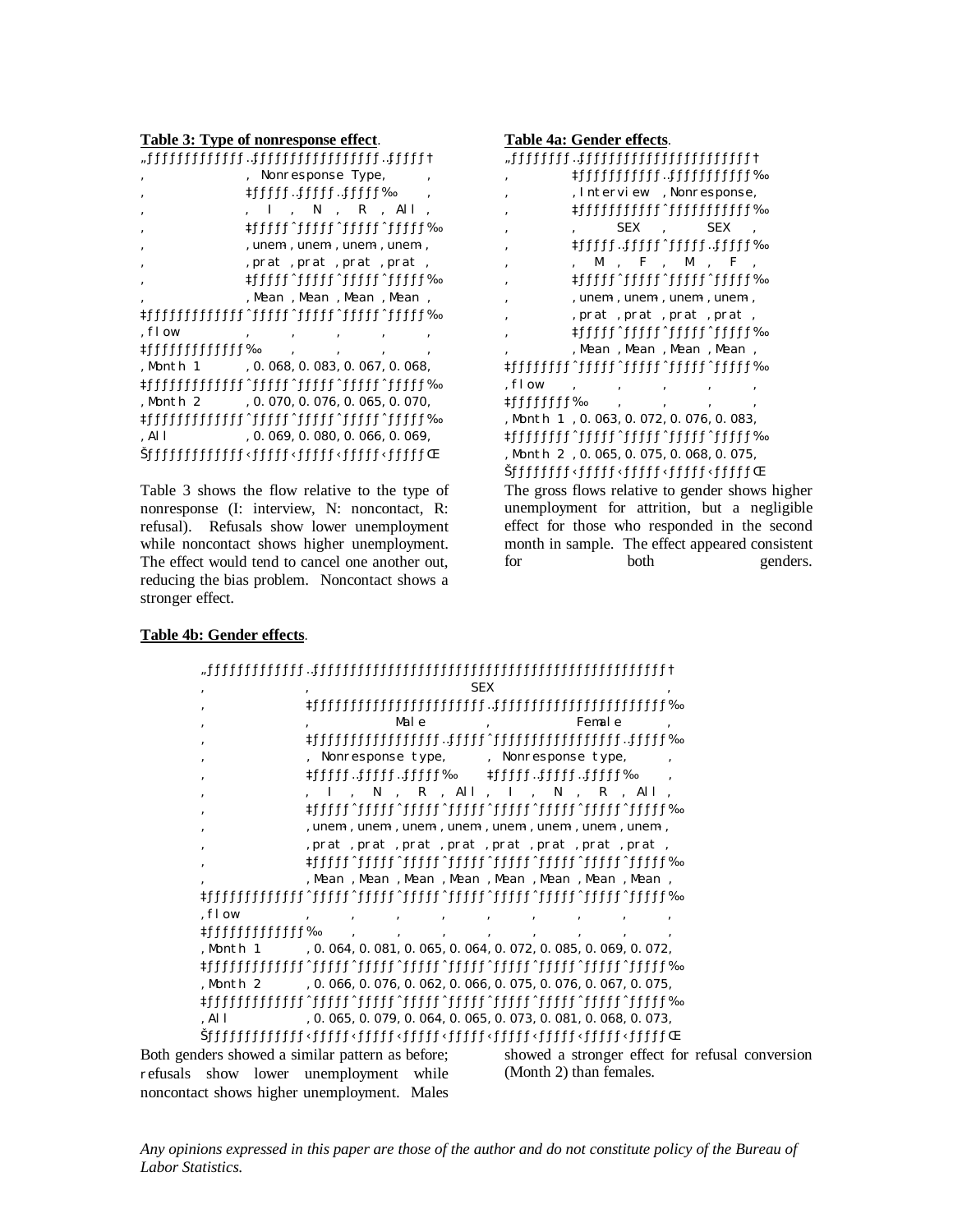**Table 5a: Race effects**.

|            | <b>RACE</b>                                           |
|------------|-------------------------------------------------------|
|            |                                                       |
|            | Whi te<br><b>Black</b>                                |
|            |                                                       |
|            | Interview.<br>Interview,                              |
|            | <b>Status</b><br>. Status<br>$\overline{\phantom{a}}$ |
|            | ‡ffffff…ffffff‰<br>‡fffff…fffff‰                      |
|            | $, All, I$ ,<br>N –<br>. All<br>N                     |
|            |                                                       |
|            | , unem-, unem-, unem-, unem-, unem-, unem-,           |
|            | , prat, prat, prat, prat, prat, prat,                 |
|            |                                                       |
|            | , Mean , Mean , Mean , Mean , Mean , Mean ,           |
|            |                                                       |
| . flow     |                                                       |
| ‡ffffffff‰ |                                                       |
|            | , Month 1, 0.058, 0.064, 0.058, 0.138, 0.122, 0.137,  |
|            |                                                       |
|            | , Month 2, 0.060, 0.061, 0.060, 0.143, 0.112, 0.142,  |
|            |                                                       |
| . All      | , 0. 059, 0. 063, 0. 059, 0. 141, 0. 118, 0. 140,     |
|            |                                                       |

This shows a lesser effect as before for Whites (.058 vs. .064 and .060 vs. .061), but a reverse effect for Blacks. The size of the effect might have an impact on the estimate for Blacks before adjustment for nonresponse (comparing the I **Table 5b: Race effects**.

## column to the ALL column). This effect would be expected to disappear using the weights which compensate for nonresponse since race is one of the raking factors.

| Table 50; Nace effects.                                                                                                                                                                                                     |
|-----------------------------------------------------------------------------------------------------------------------------------------------------------------------------------------------------------------------------|
|                                                                                                                                                                                                                             |
| <b>RACE</b><br>,                                                                                                                                                                                                            |
| $\cdot$                                                                                                                                                                                                                     |
| White<br><b>Black</b><br>,                                                                                                                                                                                                  |
| «\text{\text{\text{\text{\text{\text{\text{\text{\text{\text{\text{\text{\text{\text{\text{\text{\te<br>,                                                                                                                   |
| , Nonresponse type,<br>, Nonresponse type,<br>$\cdot$                                                                                                                                                                       |
| %tffff:fffff:ffffffff<br>.%1111111111111111<br>,                                                                                                                                                                            |
| $I$ , N, R, All, I, N, R, All,<br>,                                                                                                                                                                                         |
| $\cdot$                                                                                                                                                                                                                     |
| , unem-, unem-, unem-, unem-, unem-, unem-, unem-, unem-,<br>,                                                                                                                                                              |
| , prat , prat , prat , prat , prat , prat , prat , prat ,<br>$\cdot$                                                                                                                                                        |
| Multi-11111^111111111111111111111111111111<br>,                                                                                                                                                                             |
| , Mean, Mean, Mean, Mean, Mean, Mean, Mean, Mean,                                                                                                                                                                           |
|                                                                                                                                                                                                                             |
| $,$ flow                                                                                                                                                                                                                    |
| ‡ffffffffffffff‰                                                                                                                                                                                                            |
| , 0, 058, 0, 071, 0, 060, 0, 058, 0, 138, 0, 139, 0, 108, 0, 137,<br>, Month 1                                                                                                                                              |
| «\text{\text{\text{\text{\text{\text{\text{\text{\text{\text{\text{\text{\text{\text{\text{\text{\text{\text{\text{\text{\text{\text{\text{\text{\text{\text{\text{\text{\text{\text{\text{\text{\si}}}}}}\ \\ \eq{\text{\t |
| , 0, 060, 0, 066, 0, 058, 0, 060, 0, 143, 0, 124, 0, 104, 0, 142,<br>, Month 2                                                                                                                                              |
|                                                                                                                                                                                                                             |
| , 0. 059, 0. 069, 0. 059, 0. 059, 0. 141, 0. 133, 0. 106, 0. 140,<br>, Al 1                                                                                                                                                 |
| Thili > Thili > Thili > Thili > Thili > Thili > Thili > Thili > Thili Thili Thili Thili Thili Thili                                                                                                                         |
| Whites, the effect of noncontact<br>conversion,<br>but<br>For<br>noncontact<br>was<br>more                                                                                                                                  |
| attrition was strongest (Month 1) with<br>all<br>pronounced<br>for<br>conversion,<br>wi th                                                                                                                                  |
| higher unemployment. For Blacks refusal<br>effects related to lower unemployment.                                                                                                                                           |
| for<br>both<br>strong<br>attrition<br>and<br>was                                                                                                                                                                            |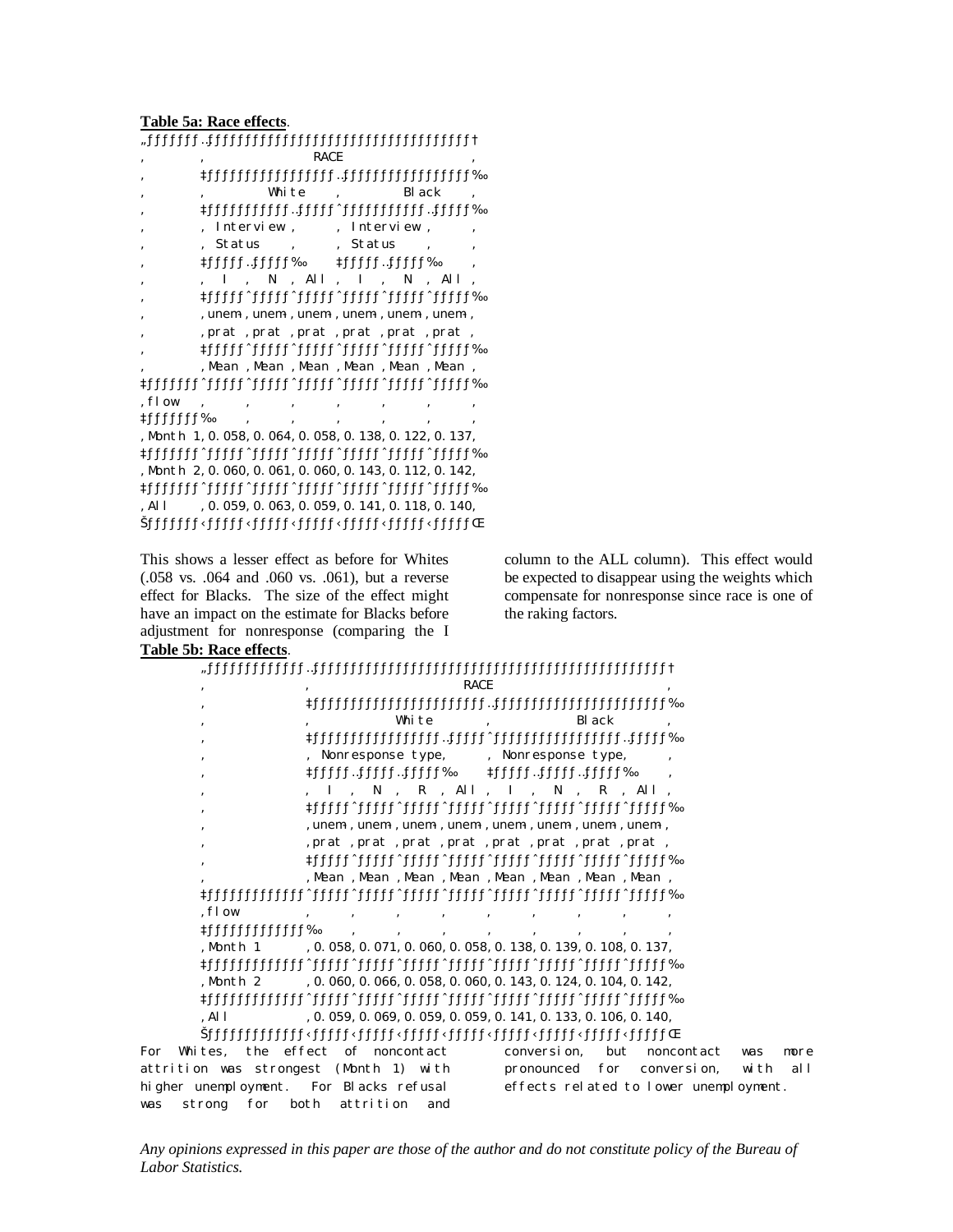**Table 6: Month-in-Sample effect**.

| fl ow                                                                                                                                                                                                                                                           |
|-----------------------------------------------------------------------------------------------------------------------------------------------------------------------------------------------------------------------------------------------------------------|
| Multitletilet.html                                                                                                                                                                                                                                              |
| Month $1$ , Month $2$ ,                                                                                                                                                                                                                                         |
|                                                                                                                                                                                                                                                                 |
| Interview, Interview,                                                                                                                                                                                                                                           |
| Status , Status                                                                                                                                                                                                                                                 |
|                                                                                                                                                                                                                                                                 |
| N<br>$\mathbf{I}$<br>N                                                                                                                                                                                                                                          |
| <sup>®</sup> tthtt`ttttttttttttttttt≠                                                                                                                                                                                                                           |
| , unem-, unem-, unem-, unem-,                                                                                                                                                                                                                                   |
| , prat, prat, prat, prat,                                                                                                                                                                                                                                       |
| «Lattle that the contract that the contract of the contract of the contract of the contract of the contract of $\mathbb{R}^n$ and $\mathbb{R}^n$ and $\mathbb{R}^n$ and $\mathbb{R}^n$ and $\mathbb{R}^n$ and $\mathbb{R}^n$ and $\mathbb{R}^n$ and $\mathbb{R$ |
| , Mean, Mean, Mean, Mean,                                                                                                                                                                                                                                       |
|                                                                                                                                                                                                                                                                 |
| , mi s                                                                                                                                                                                                                                                          |
| ‡fffffffff‰                                                                                                                                                                                                                                                     |
| , 0. 054, 0. 063, 0. 065, 0. 051,<br>, $1 - 2$                                                                                                                                                                                                                  |
|                                                                                                                                                                                                                                                                 |
| , 0. 064, 0. 072, 0. 070, 0. 068,<br>$, 2-3$                                                                                                                                                                                                                    |
|                                                                                                                                                                                                                                                                 |
| , 0. 069, 0. 081, 0. 073, 0. 075,<br>$, 3 - 4$                                                                                                                                                                                                                  |
|                                                                                                                                                                                                                                                                 |
| , 0. 073, 0. 076, 0. 067, 0. 072,<br>$, 4-5$                                                                                                                                                                                                                    |
| Multi-1111111111111111111111                                                                                                                                                                                                                                    |
| , 0. 067, 0. 069, 0. 070, 0. 067,<br>, 5-6                                                                                                                                                                                                                      |
|                                                                                                                                                                                                                                                                 |
| , 0. 070, 0. 072, 0. 073, 0. 067,<br>$, 6-7$                                                                                                                                                                                                                    |
|                                                                                                                                                                                                                                                                 |
| , 0. 073, 0. 074, 0. 075, 0. 070,<br>. 7- 8                                                                                                                                                                                                                     |
|                                                                                                                                                                                                                                                                 |
| This shows the higher unemployment ra                                                                                                                                                                                                                           |

te for attrition (.065 vs. .054) compared to a reduction for conversion (.051 vs. .063) for the first two months in sample. The higher effect for attrition is consistent throughout the 8 months in sample, while the conversion effect reverses for several month-in-sample pairs, which probably contributes to the strength of the effect. MIS 4-5 is unique in that there is an 8 month interval between interviews, which may account for the reversal between months relative to the other MIS.

**Table 7: Teenage Unemployment** "ƒƒƒƒƒƒƒƒƒƒƒƒƒ…ƒƒƒƒƒƒƒƒƒƒƒƒƒƒƒƒƒ…ƒƒƒƒƒ† , Nonresponse type, ' ‡ƒƒƒƒƒ…ƒƒƒƒƒ…ƒƒƒƒƒ‰ '  $, I, N, R, All,$ ' ‡ƒƒƒƒƒˆƒƒƒƒƒˆƒƒƒƒƒˆƒƒƒƒƒ‰ , unem-, unem-, unem-, , prat , prat , prat , ' ‡ƒƒƒƒƒˆƒƒƒƒƒˆƒƒƒƒƒˆƒƒƒƒƒ‰ , Mean, Mean, Mean, ‡ƒƒƒƒƒƒƒƒƒƒƒƒƒˆƒƒƒƒƒˆƒƒƒƒƒˆƒƒƒƒƒˆƒƒƒƒƒ‰  $,$  flow  $,$   $,$   $,$   $,$   $,$   $,$ ‡ƒƒƒƒƒƒƒƒƒƒƒƒƒ‰ ' ' ' ' , Month 1 , 0.209, 0.237, 0.184, 0.209, ‡ƒƒƒƒƒƒƒƒƒƒƒƒƒˆƒƒƒƒƒˆƒƒƒƒƒˆƒƒƒƒƒˆƒƒƒƒƒ‰ , Month 2 , 0.211, 0.219, 0.178, 0.211, ‡ƒƒƒƒƒƒƒƒƒƒƒƒƒˆƒƒƒƒƒˆƒƒƒƒƒˆƒƒƒƒƒˆƒƒƒƒƒ‰ , All , 0.210, 0.229, 0.181, 0.210, Dhtth > thttp://thttp://thttp://thttp://thttp://thttp://thttp://thttp://th Teenagers show the same effect as seen before, with higher unemployment for noncontact and lower for refusals, although the combined effect had no effect on the estimates. **Table 8: Hispanic effects**  $\label{prop:rel-approx}$  <br>  $\;$  thth-thth-thth-thth-thth-thth-thth-Hispanic Status ' ‡ƒƒƒƒƒƒƒƒƒƒƒƒƒƒ…ƒƒƒƒƒƒƒƒƒƒƒƒƒƒ‰ , Not Hispanic, Hispanic ' ‡ƒƒƒƒƒƒƒƒƒ…ƒƒƒƒˆƒƒƒƒƒƒƒƒƒ…ƒƒƒƒ‰ , Status , , Status , ' ‡ƒƒƒƒ…ƒƒƒƒ‰ ‡ƒƒƒƒ…ƒƒƒƒ‰ ' , I, N, All, I, N, All, %thtt"<br>thtt"thtt"thtt"thtt"right"right"right"right"right"right"right"right"right"right"right"right"right"right"right"r<br>  $\mathcal{H}$ 

, Mean, Mean, Mean, Mean, Mean, ‡ƒƒƒƒˆƒƒƒƒˆƒƒƒƒˆƒƒƒƒˆƒƒƒƒˆƒƒƒƒˆƒƒƒƒ‰  $flow, \qquad , \qquad , \qquad , \qquad , \qquad ,$  $#ffff$ ‰  $(Mo 1, .063, .070, .063, .113, .105, .113)$ and the fifth fifth fifth fifth fifth fifth fifth fifth fifth fifth fifth fifth fifth fifth fifth fi  $,M_0$  2,  $.066, .065, .066, .117, .104, .116,$ ‡ƒƒƒƒˆƒƒƒƒˆƒƒƒƒˆƒƒƒƒˆƒƒƒƒˆƒƒƒƒˆƒƒƒƒ‰ , All , . 064, . 068, . 064, . 115, . 105, . 115, Dtttt i fthe state of the state of the state of the state of the state of the state of the state of the state  $\mathbb{E}$ This shows Hispanics who don't respond have lower unemployment, but doesn't appear to have any effect on the overall estimate for Hispanics (0.115).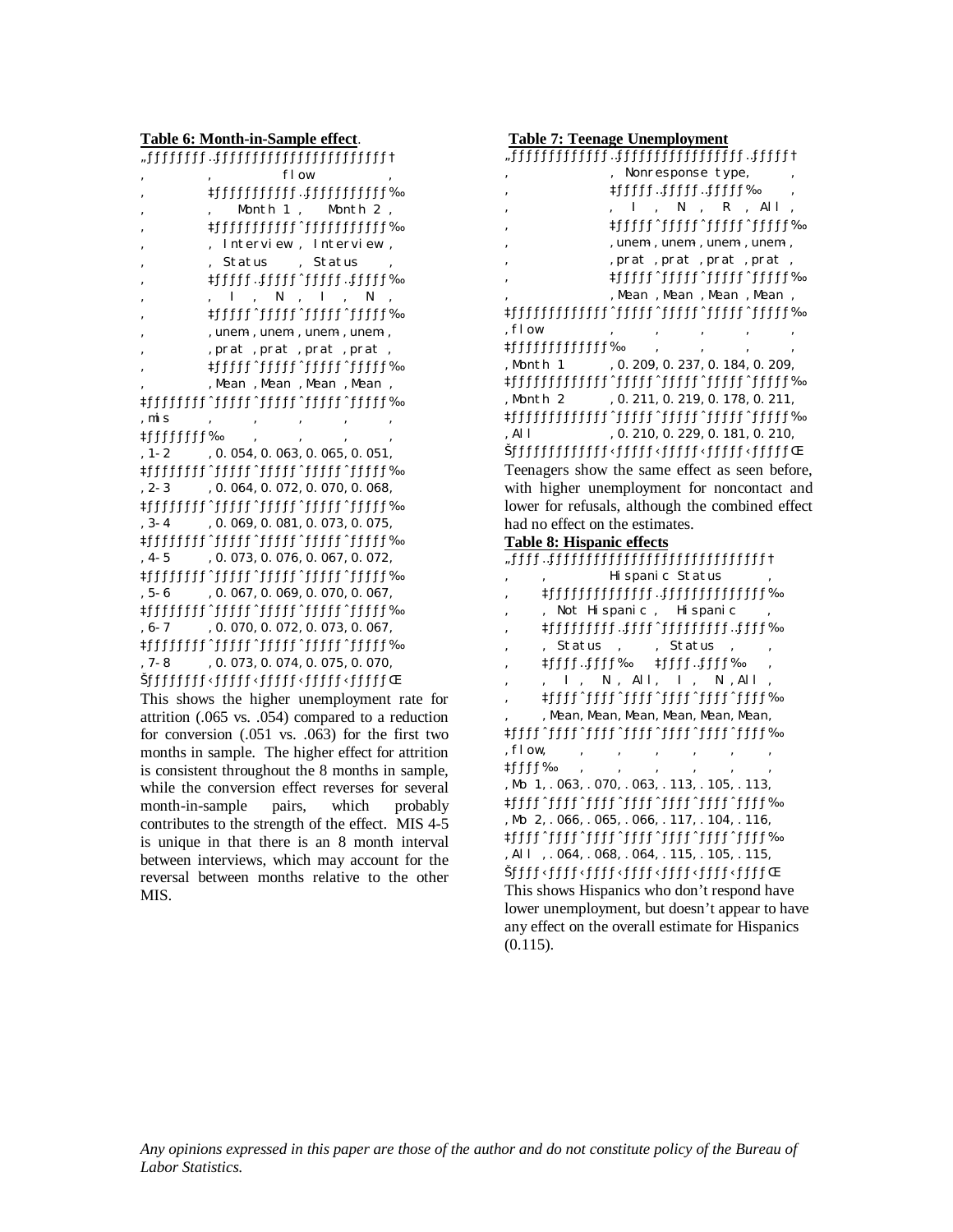# **Linear Models**

The following tables show the tests for gross<br>flows using linear models. The "Flow" flows using linear models. parameter shows the change between months, and the "Status" parameter shows the effect of nonresponse. The "Flow\*Status" parameter indicates whether the flow is consistent between months relative to nonresponse. This is the gross flow indicator.

 The variables added to the "flow" and "nonresponse" model were taken from the literature review and studies in Groves and Couper (1998), and a study by Tucker and Dixon (2000). They include; number of attempted contacts, presence of small children in the household, households in multilevel structures, household size, home ownership, relatives present, rural/urban, and population density.

 In Table9a, the positive "Flow" parameter (.00286573) shows there is an increase in unemployment from month 1 to 2. The positive "Status" parameter (.0056345) shows a higher unemployment or nonresponse. The negative "Flow\*Status" interaction parameter (- 0.0070611) shows that the unemployment is higher for attrition (Month 1) than for conversion (Month 2).

| Parameter     | Estimate   | Std. Error | Pr> t    |  |  |  |  |
|---------------|------------|------------|----------|--|--|--|--|
| Intercept     | 0.06760    | 0.00055412 | $-.0001$ |  |  |  |  |
| Fl ow         | 0.00285    | 0.00009748 | $-.0001$ |  |  |  |  |
| <b>Status</b> | 0.00563    | 0.00183062 | 0.0021   |  |  |  |  |
| Flow*Status   | $-0.00706$ | 0.00081372 | $-.0001$ |  |  |  |  |

**Table 9a: Linear model of gross flow**

Refusers have lower unemployment in month 2 relative to month 1 (-.0062967), and noncontacts have higher unemployment overall, but lower in month 2 relative to month 1.

**Table 9b: Refusal and Noncontact**

| Parameter   | Estimate   | Std. Error | Pr> t    |
|-------------|------------|------------|----------|
| Intercept   | 0.06642    | 0.00055404 | $-.0001$ |
| Fl ow       | 0.00324    | 0.00010647 | $-.0001$ |
| Refuse      | $-0.00063$ | 0.00240720 | 0.7924   |
| Flow*Refuse | $-0.00629$ | 0.00087452 | < .0001  |
| Nocontact   | 0.01298    | 0.00232140 | < .0001  |
| Flow*Nocont | $-0.00981$ | 0.00166946 | < .0001  |

The number of attempted contacts is a measure of how difficult a household was to contact. It was related to higher unemployment (CNT=0.0013294, adjusting<br>for other variables), but had no for other variables), detectable relationship to gross flow measures (cnt\*flow; which tests the interaction between number of attempted contacts and month-to-month flow, cnt\*status; which tests the interaction between number of attempted contacts and nonresponse, and cnt\*status\*fl; which test the interaction between month-tomonth flow, nonresponse, and the number of attempted contacts).

| labit lva.<br>Rumber of accempted contacts |            |                   |          |  |  |  |
|--------------------------------------------|------------|-------------------|----------|--|--|--|
| Parameter                                  | Estimate   | <b>Std. Error</b> | Pr> t    |  |  |  |
| Intercept                                  | 0.06542    | .00080807         | $-.0001$ |  |  |  |
| Fl ow                                      | 0.00298    | .00016807         | $-.0001$ |  |  |  |
| <b>Status</b>                              | 0.00592    | .00306062         | 0.0529   |  |  |  |
| Flow*Status                                | $-0.00837$ | .00135088         | $-.0001$ |  |  |  |
| <b>CNT</b>                                 | 0.00132    | .00034298         | 0.0001   |  |  |  |
| $Cnt * flow$                               | $-0.00009$ | .00007551         | 0.2300   |  |  |  |
| Cnt*status                                 | $-0.00039$ | .00102436         | 0.6990   |  |  |  |
| $Cnt$ *stat*fl                             | 0.00061    | .00045528         | 0.1784   |  |  |  |

**Table 10a: Number of attempted contacts**

The interaction between "number of attempted contacts", "month-to-month flow", and<br>"noncontact" suggests the attrition and suggests the attrition and conversion effects have a counterbalancing effect, reducint the impact on estimates.

**Table 10b: Number of attempted contacts**

| Parameter                                | Estimate   | <b>St.d. Error</b> | Pr> t    |
|------------------------------------------|------------|--------------------|----------|
| Intercept                                | 0.06424    | .00081185          | $-.0001$ |
| Fl ow                                    | 0.00330    | .00018289          | $-.0001$ |
| refuse                                   | 0.00063    | .00426348          | 0.8816   |
| Flow*Refuse                              | $-0.00642$ | .00149341          | $-.0001$ |
| Nocontact                                | 0.01190    | .00366549          | 0.0012   |
| Flow*Nocont                              | $-0.01328$ | .00257388          | $-.0001$ |
| <b>CNT</b>                               | 0.00133    | .00034465          | 0.0001   |
| $Cnt * flow$                             | $-0.00003$ | .00008138          | 0.6839   |
| Cnt*refuse                               | $-0.00081$ | .00148391          | 0.5832   |
| $\mathsf{Cnt}^*\mathsf{rf}^*\mathsf{fl}$ | 0.00003    | .00055000          | 0.9468   |
| $\mathsf{Cnt}^*$ noc                     | 0.00010    | .00121789          | 0.9339   |
| $\mathsf{Cnt}^*$ nc $\mathsf{f}$ l       | 0.00146    | .00073672          | 0.0461   |

The presence of small children in the household was related to higher unemployment, but had no detectable relationship to gross flow measures.

|  |  |  | Table 11a: Small children in the household |
|--|--|--|--------------------------------------------|
|  |  |  |                                            |

| Parameter   | Estimate   | Std. Error | Pr> t    |
|-------------|------------|------------|----------|
| Intercept   | 0.06747    | .00055344  | $-.0001$ |
| Fl ow       | 0.00283    | .00009720  | $-.0001$ |
| Nonresponse | 0.00559    | .00183182  | 0.0023   |
| Flow*Status | $-0.00699$ | .00081247  | $-.0001$ |
| KI D        | 0.08847    | .01367031  | $-.0001$ |
| Kid*flow    | $-0.00062$ | .00358565  | 0.8608   |
| Kid*status  | 0.00490    | .04937519  | 0.9209   |
| Kid*stat*fl | $-0.03353$ | .02214511  | 0.1299   |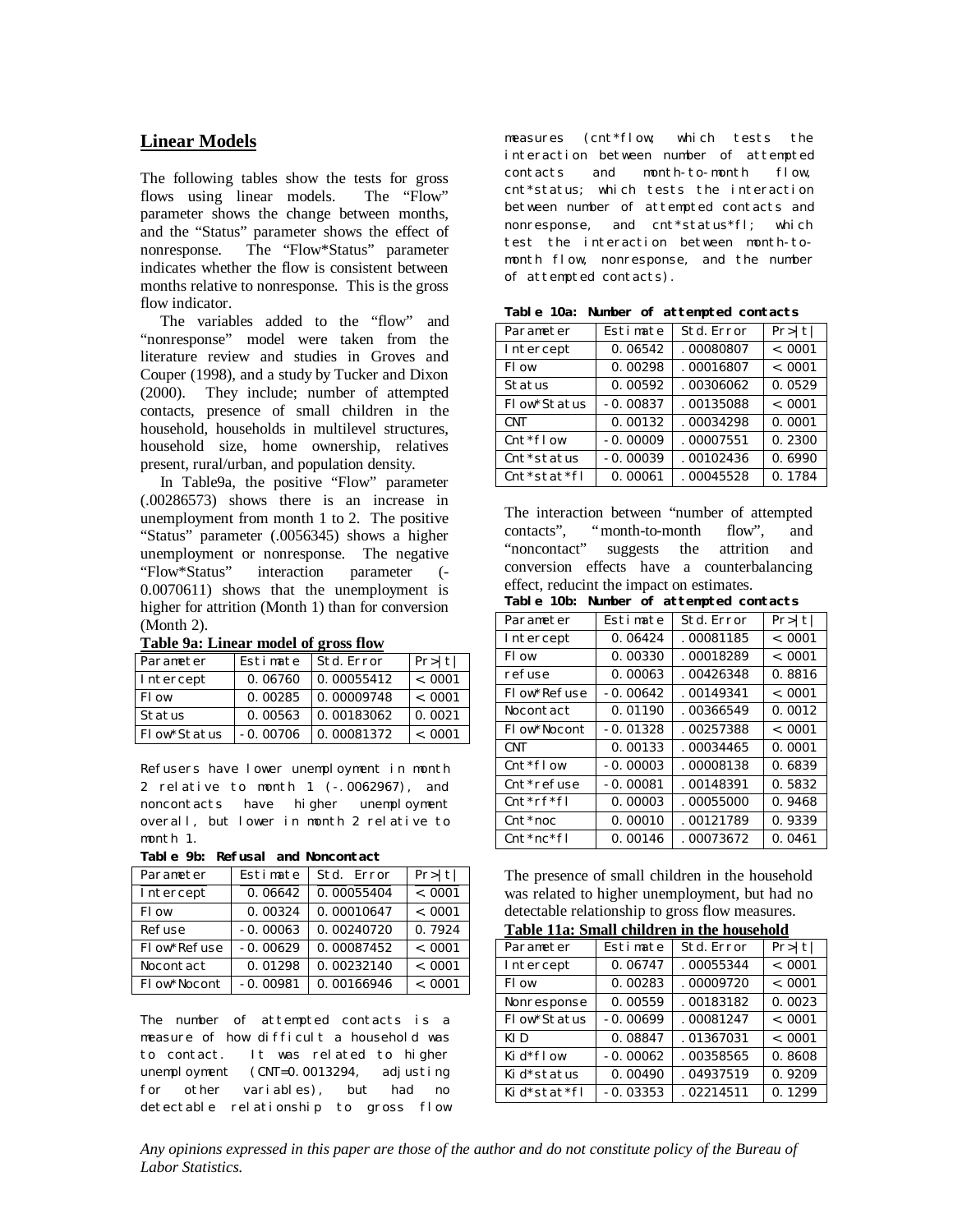There was also no relationship to refusal and noncontact.

| Parameter        | Estimate   | <b>St.d. Error</b> | Pr> t    |
|------------------|------------|--------------------|----------|
| Intercept        | 0.06631    | .00055359          | $-.0001$ |
| Fl ow            | 0.00324    | .00010625          | $-.0001$ |
| refuse           | $-0.00054$ | .00240900          | 0.8207   |
| Flow*Refuse      | $-0.00628$ | .00087108          | $-.0001$ |
| <b>Nocontact</b> | 0.01281    | .00232106          | < 0.001  |
| Fl ow*Nocont     | $-0.00959$ | .00166676          | $-.0001$ |
| KI D             | 0.08532    | .01402731          | $-.0001$ |
| ki dfl           | $-0.00201$ | .00462458          | 0.6630   |
| ki dref          | $-0.06282$ | .05646700          | 0.2659   |
| ki drffl         | $-0.00613$ | .04931289          | 0.9009   |
| ki dnoc          | 0.05786    | .06287321          | 0.3574   |
| ki dncfl         | $-0.08470$ | .06457218          | 0.1896   |

**Table 11b: Small children in the household**

The household living in a multiunit structure was related to higher unemployment, but had no detectable relationship to gross flow measures (mul\*status).

**Table 12a: Multiunit structure**

| Parameter       | Estimate   | <b>Std. Error</b> | Pr> t    |
|-----------------|------------|-------------------|----------|
| Intercept       | 0.06235    | .00056706         | $-.0001$ |
| Fl ow           | 0.00277    | .00010218         | $-.0001$ |
| Nonresponse     | 0.00473    | .00204878         | 0.0207   |
| Flow*Status     | $-0.00619$ | .00087062         | $-.0001$ |
| MUL.            | 0.01938    | .00107100         | $-.0001$ |
| $Mul * flow$    | $-0.00002$ | .00017590         | 0.8675   |
| Mul *status     | $-0.00405$ | .00265066         | 0.1257   |
| $Mul * st * fl$ | $-0.00064$ | .00123850         | 0.6052   |

The effect of nonresponse and "multiunit structure" above is probably due to noncontact with households living in multiunit structures and not contacted having lower unemployment (- 0.0105104).

| Table 12b: Multiunit structure |  |
|--------------------------------|--|
|--------------------------------|--|

| Parameter                  | Estimate   | <b>St.d. Error</b> | Pr> t    |
|----------------------------|------------|--------------------|----------|
| Intercept                  | 0.06143    | .00056668          | $-.0001$ |
| Fl ow                      | 0.00300    | .00011052          | $-.0001$ |
| refuse                     | $-0.00310$ | .00260585          | 0.2328   |
| Flow*Refuse                | $-0.00546$ | .00090727          | $-.0001$ |
| Nocontact                  | 0.01346    | .00268656          | $-.0001$ |
| Flow*Nocont                | $-0.00895$ | .00191691          | $-.0001$ |
| MUL.                       | 0.01928    | .00109528          | $-.0001$ |
| Mul $*$ flow               | 0.00071    | .00020294          | 0.0004   |
| Mul *refuse                | 0.00415    | .00398354          | 0.2975   |
| Mul $\text{*rf}\text{*fl}$ | $-0.00138$ | .00159796          | 0.3874   |
| Mul *nocont                | $-0.01051$ | .00302069          | 0.0005   |
| Mul *nc*fl                 | $-0.00108$ | .00218590          | 0.6196   |

The household size was related to higher unemployment, higher unemployment in the second month (num\*fl), but lower unemployment for nonresponse (num\*stat). The effect was consistent for attrition and conversion (num\*st\*fl).

| Parameter             | Estimate   | <b>Std. Error</b> | Pr> t    |
|-----------------------|------------|-------------------|----------|
| Intercept             | 0.02788    | .00114703         | $-.0001$ |
| Fl ow                 | 0.00125    | .00023366         | $-.0001$ |
| Nonresponse           | 0.02096    | .00423471         | $-.0001$ |
| Flow*Status           | $-0.00747$ | .00188917         | $-.0001$ |
| <b>NUM</b>            | 0.01181    | .00036749         | $-.0001$ |
| Num <sup>*</sup> flow | 0.00046    | .00006961         | $-.0001$ |
| Num*stat              | $-0.00371$ | .00137290         | 0.0068   |
| Num*st*fl             | 0.00011    | .00061455         | 0.8508   |

The lower unemployment effect for nonresponse above is probably due to refusal (num\*refuse).

**Table 13b: Household size**

| Parameter             | Estimate   | <b>Std. Error</b> | Pr> t    |
|-----------------------|------------|-------------------|----------|
| Intercept             | 0.02618    | .00116168         | $-.0001$ |
| Fl ow                 | 0.00184    | .00025413         | $-.0001$ |
| refuse                | 0.02068    | .00560046         | 0.0002   |
| Flow*Refuse           | $-0.00597$ | .00194701         | 0.0022   |
| Nocontact             | 0.02266    | .00513422         | $-.0001$ |
| Flow*Nocont           | $-0.00659$ | .00376001         | 0.0796   |
| <b>NUM</b>            | 0.01192    | .00037209         | $-.0001$ |
| Num <sup>*</sup> flow | 0.00039    | .00007398         | $-.0001$ |
| Num*refuse            | $-0.00583$ | .00171707         | 0.0007   |
| Num*rf*fl             | $-0.00008$ | .00062914         | 0.8875   |
| num*nocont            | $-0.00097$ | .00172212         | 0.5731   |
| $num*nc*fl$           | $-0.00107$ | .00132671         | 0.4162   |

Household ownership was related to lower unemployment and lower unemployment the second month. There was a nonsignificant trend toward higher unemployment (adjusting for the other variables) in the interaction of the gross flow (own\*st\*fl), suggesting ownership may obscure a small amount of higher unemployment, although the attrition and conversion effects would reduce the impact on the estimates.

**Table 14a: Home ownership**

| Parameter       | Estimate   | Std. Error | Pr> t    |
|-----------------|------------|------------|----------|
| Intercept       | 0.10491    | .00128236  | $-.0001$ |
| Fl ow           | 0.00303    | .00022895  | $-.0001$ |
| Nonresponse     | $-0.00055$ | .00342244  | 0.8721   |
| Flow*Status     | $-0.00730$ | .00172868  | $-.0001$ |
| 0W <sub>N</sub> | $-0.05164$ | .00135133  | $-.0001$ |
| $0$ wn $*$ flow | $-0.00057$ | .00024934  | 0.0223   |
| 0wn*status      | 0.00210    | .00404016  | 0.6018   |
| $0$ wn*st*fl    | 0.00344    | .00192443  | 0.0738   |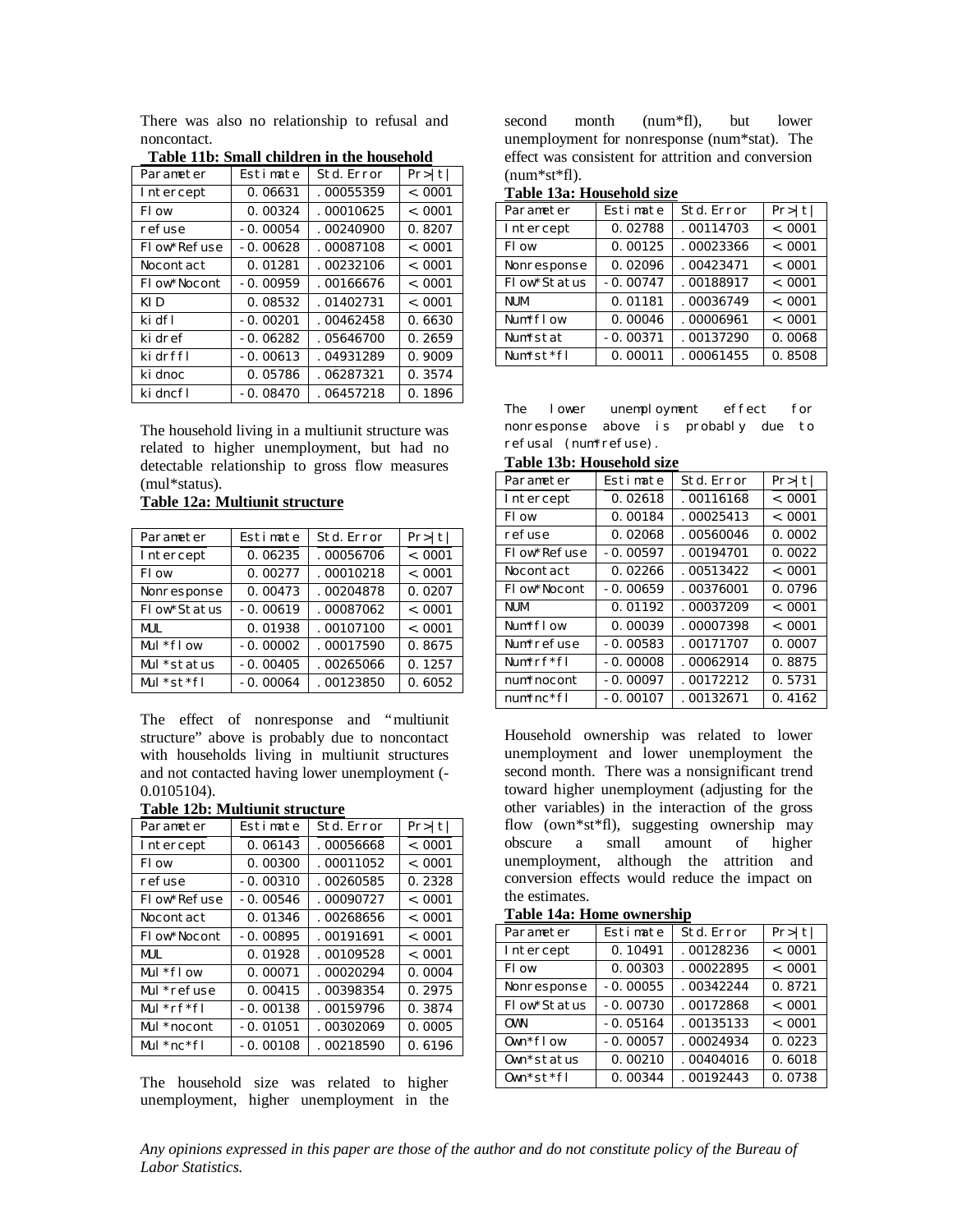The gross flow interaction above may come predominantly from refusal (own\*rf\*fl), although noncontact (own\*nc\*fl) contributes in the same direction.

| Table 14b: Home ownership |            |                    |          |  |
|---------------------------|------------|--------------------|----------|--|
| Parameter                 | Estimate   | <b>St.d. Error</b> | Pr> t    |  |
| Intercept                 | 0.10342    | .00131558          | $-.0001$ |  |
| Fl ow                     | 0.00491    | .00026686          | $-.0001$ |  |
| refuse                    | $-0.00331$ | .00492352          | 0.5009   |  |
| Flow*Refuse               | $-0.00842$ | .00204610          | $-.0001$ |  |
| Nocontact                 | 0.00311    | .00407393          | 0.4441   |  |
| Flow*Nocont               | $-0.01043$ | .00306007          | 0.0007   |  |
| 0W <sub>N</sub>           | $-0.05021$ | .00138428          | $-.0001$ |  |
| $0$ wn $*$ flow           | $-0.00248$ | .00028544          | $-.0001$ |  |
| $0$ wn*refuse             | 0.00080    | .00565275          | 0.8861   |  |
| $0$ wn*rf*fl              | 0.00440    | .00221184          | 0.0465   |  |
| $0$ wn*nocont             | 0.00084    | .00485451          | 0.8615   |  |
| $0$ wn*nc*fl              | 0.00508    | .00355227          | 0.1526   |  |

**Table 14b: Home ownership**

Relatives present in the household was related to higher unemployment, higher unemployment in the second month, but lower unemployment for nonresponse. No gross flow interaction effect was found.

#### **Table 15a: Relatives present**

| Parameter       | Estimate   | Std. Error | Pr> t    |
|-----------------|------------|------------|----------|
| Intercept       | 0.03266    | .00076069  | $-.0001$ |
| Fl ow           | 0.00160    | .00016850  | $-.0001$ |
| Nonresponse     | 0.02017    | .00283321  | $-.0001$ |
| Flow*Status     | $-0.00739$ | .00126520  | $-.0001$ |
| <b>REL</b>      | 0.02381    | .00051130  | $-.0001$ |
| $Rel * flow$    | 0.00074    | .00010957  | $-.0001$ |
| Rel *status     | $-0.00832$ | .00197185  | $-.0001$ |
| $Rel * st * fl$ | 0.00003    | .00082692  | 0.9671   |

The lower unemployment effect above is probably due to both refusal and noncontact. **Table 15b: Relatives present**

| Table 150. Relatives present |            |                    |          |
|------------------------------|------------|--------------------|----------|
| Parameter                    | Estimate   | <b>St.d. Error</b> | Pr> t    |
| Intercept                    | 0.03038    | .00075925          | $-.0001$ |
| Fl ow                        | 0.00185    | .00018875          | $-.0001$ |
| refuse                       | 0.01345    | .00393177          | 0.0006   |
| Flow*Refuse                  | $-0.00500$ | .00139899          | 0.0004   |
| Nocontact                    | 0.02903    | .00347319          | $-.0001$ |
| Flow*Nocont                  | $-0.00891$ | .00241710          | 0.0002   |
| <b>REL</b>                   | 0.02437    | .00051706          | $-.0001$ |
| $Rel * flow$                 | 0.00078    | .00012004          | $-.0001$ |
| Rel *refuse                  | $-0.00864$ | .00266942          | 0.0012   |
| $Rel * rf * fl$              | $-0.00092$ | .00096519          | 0.3402   |
| Rel *nocont                  | $-0.00722$ | .00245754          | 0.0033   |
| $Rel * nc * fl$              | $-0.00086$ | .00175947          | 0.6229   |

Rural location was related to lower unemployment and lower unemployment the second month.

**Table 16a: Rural location**

| Parameter    | Estimate   | Std. Error | Pr> t    |
|--------------|------------|------------|----------|
| Intercept    | 0.07120    | .00068501  | $-.0001$ |
| Fl ow        | 0.00298    | .00011661  | $-.0001$ |
| Nonresponse  | 0.00350    | .00206421  | 0.0900   |
| Flow*Status  | $-0.00670$ | .00093049  | $-.0001$ |
| <b>RUR</b>   | $-0.01369$ | .00116284  | $-.0001$ |
| $Rur * flow$ | $-0.00057$ | .00021117  | 0.0068   |
| Rur*status   | 0.00641    | .00447343  | 0.1516   |
| $Rur*st*fl$  | $-0.00152$ | .00191099  | 0.4239   |

There is an interaction between "rural location", "month-to-month flow", and noncontact (rur\*nc\*fl). Since the interaction involving refusal is in the opposite direction, this may explain why the interaction above was not significant. The interaction would reduce the impact of nonresponse on the estimation of unemployment.

| Table Tob. Kural location |            |                    |          |  |  |
|---------------------------|------------|--------------------|----------|--|--|
| Parameter                 | Estimate   | <b>St.d. Error</b> | Pr> t    |  |  |
| Intercept                 | 0.07001    | .00068480          | $-.0001$ |  |  |
| Fl ow                     | 0.00340    | .00012747          | $-.0001$ |  |  |
| refuse                    | $-0.00235$ | .00272432          | 0.3878   |  |  |
| Flow*Refuse               | $-0.00644$ | .00101308          | $-.0001$ |  |  |
| Nocontact                 | 0.01035    | .00262089          | $-.0001$ |  |  |
| Flow*Nocont               | $-0.00798$ | .00190799          | $-.0001$ |  |  |
| <b>RUR</b>                | $-0.01355$ | .00116566          | $-.0001$ |  |  |
| $Rur * flow$              | $-0.00064$ | .00023126          | 0.0053   |  |  |
| Rur*refuse                | 0.00461    | .00583998          | 0.4294   |  |  |
| $Rur^*rf^*fl$             | 0.00075    | .00197577          | 0.7035   |  |  |
| Rur*nocont                | 0.00868    | .00562605          | 0.1226   |  |  |
| $Rur^*nc^*fl$             | $-0.00877$ | .00393821          | 0.0259   |  |  |

# **Table 16b: Rural location**

Population density (size) was related to higher unemployment and higher unemployment the second month.

**Table 17a: Population density**

| Parameter               | Estimate     | Std. Error | Pr> t    |
|-------------------------|--------------|------------|----------|
| Intercept               | 0.0518856    | .00082010  | $-.0001$ |
| Fl ow                   | 0.0020194    | .00015469  | $-.0001$ |
| Nonresponse             | 0.0061225    | .00321204  | 0.0567   |
| Flow*Status             | $-0.0054161$ | .00135693  | $-.0001$ |
| SI <sub>Z</sub>         | 0.0013857    | .00007002  | $-.0001$ |
| $Si z * flow$           | 0.0000684    | .00001204  | $-.0001$ |
| Siz <sup>*</sup> status | $-0.0001813$ | .00022699  | 0.4245   |
| $Si z * st * fl$        | $-0.0001193$ | .00009750  | 0.2212   |

Refusal and noncontact had nonsignificant impact on the relationship between density and unemployment.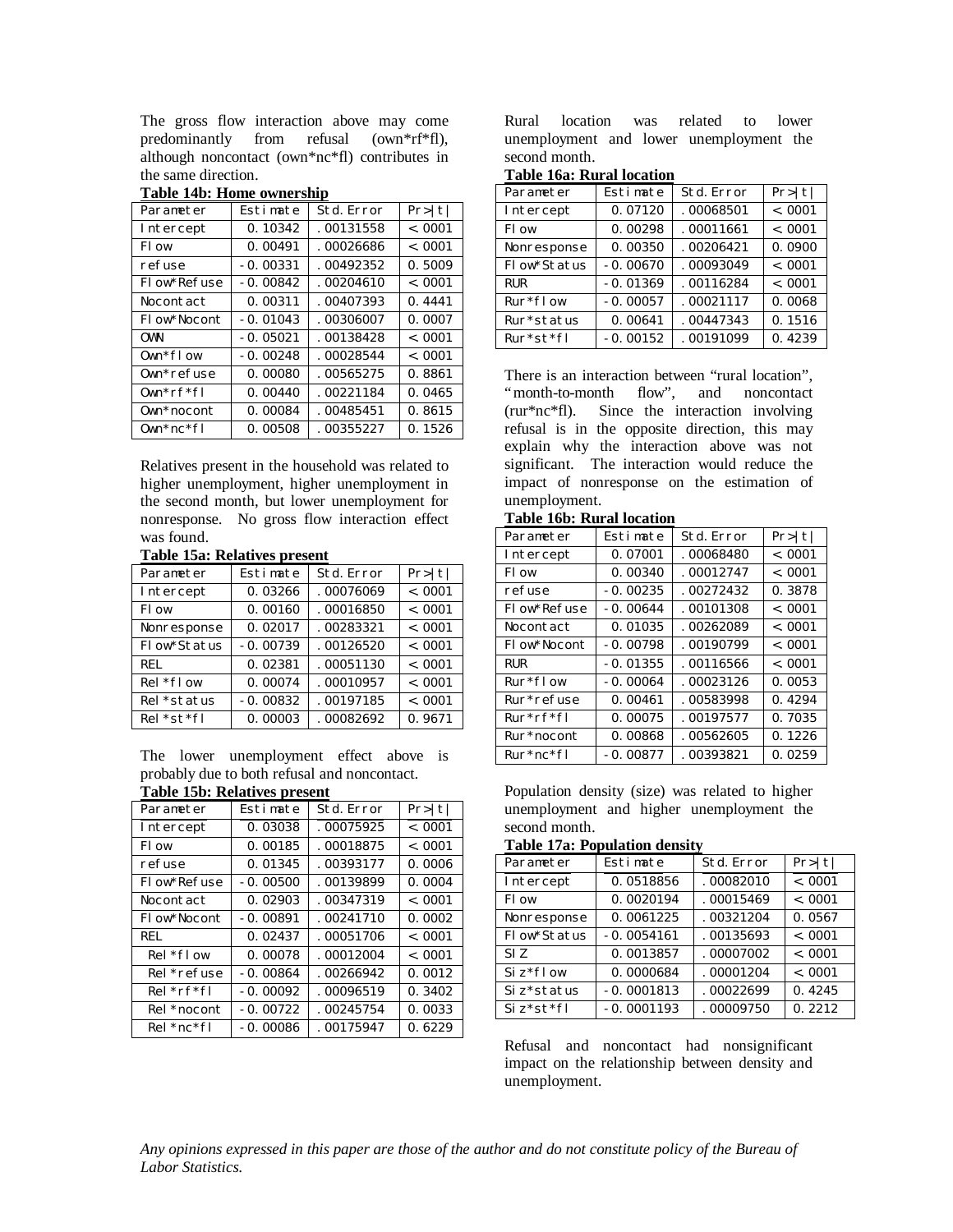| Parameter        | Estimate   | <b>STD. Error</b> | Pr> t    |
|------------------|------------|-------------------|----------|
| Intercept        | 0.05095    | .00082075         | $-.0001$ |
| Fl ow            | 0.00233    | .00017025         | $-.0001$ |
| refuse           | 0.00158    | .00416182         | 0.7032   |
| Flow*Refuse      | $-0.00398$ | .00144238         | 0.0058   |
| <b>Nocontact</b> | 0.01106    | .00390885         | 0.0047   |
| Fl ow*Nocont     | $-0.01246$ | .00290364         | < 0.001  |
| ST <sub>Z</sub>  | 0.00136    | .00007021         | $-.0001$ |
| $Si z * flow$    | 0.00007    | .00001329         | $-.0001$ |
| $Si z*refuse$    | $-0.00029$ | .00029763         | 0.3250   |
| $Si z^* r f^* f$ | $-0.00018$ | .00010684         | 0.0840   |
| Si z*nocont      | $-0.00003$ | .00027736         | 0.8983   |
| $Si z*nc*fl$     | 0.00022    | .00020021         | 0.2671   |

**Table 16b: Population density**

#### **Discussion**

 Similar to the Tucker and Kojetin study, this study found small differences in the flow of labor force estimates depending on nonresponse. The impact of nonresponse on the final estimates is likely to be negligible. The opposite effects of conversion and attrition as well as a moderating effect for refusal and noncontact for some of the demographic groups would minimize the impact on estimates. This study replicated the small differences in labor force estimates related to nonresponse found earlier, with higher unemployment rates for attrition. This effect was moderated by race and month-in-sample, since attrition and conversion effects differed for the groups. Blacks showed a strong effect for refusal, and an effect for noncontact conversions, with all the effects showing lower unemployment. Tucker and Dixon (2000) found higher nonresponse for Blacks relative to Whites, so this might be related to the degree of the effect. Groves and Couper found a different relationship beween Black households and refusals using a census match study. Caution should be exercised in drawing inferences about the gross flows for the impact of nonresponse for Blacks in this study since those who never responded may be different from those who attrited or converted. The gross flows depend on the occasional responders to estimate the impact on estimates, so differences between studies using other methods are useful in gauging the generality of the findings. A census match study would be much more definitive. Month-insample showed a mixed effect, with attrition having its' largest effect in the  $3<sup>rd</sup>$  and  $4<sup>th</sup>$ months. Conversion effects were very small in the first to second months, probably because those who didn't respond the first month were more like those who responded the second

month. Gender showed an effect for refusal versus noncontact, with a stronger effect for males for refusal. Teenage unemployment showed higher rates for noncontact and lower rates for refusal similar to the overall sample. The effects would tend to cancel one another, with little impact on the estimates.

 The linear models showed no detectable gross flow effect for "number of attempted contacts", "Small children in the household", or "population size". The "number of attempted contacts" was related to the combination of flow and noncontact, suggesting that attrition and conversion balanced one another to produce little impact on the estimates. The households living in "multiunit structures" had higher unemployment, but it wasn't related to overall nonresponse. It was related to noncontact, which was similar to studies of nonresponse (Groves and Couper (1998), Tucker and Dixon (2000)). The noncontact effect suggested lower unemployment for those not contacted, but the nonsignificant effect for refusal and higher unemployment attenuates the impact.

 Ownership was related to lower refusals and noncontact by Tucker and Dixon (2000). The present study found a slight trend toward higher unemployment for nonresponse adjusting for the flow effect. The overall impact collapsing across flow was not detectable. Attrition and conversion would cancel one another. The impact comes from refusal rather than noncontact. None of the other variables investigated in the linear models showed as strong an effect for canceling of effects. The reasons behind the effect of conversion of owners from refusal having higher unemployment might be of theoretical interest.

 "Relatives present" and "Household size" showed more unemployment for the second month and lower unemployment for nonresponse. This suggests attrition may be a problem for these types of households, with refusal contributing for both, and noncontact contributing for "relatives present". Households involving family members would be less likely to participate, and may be placing barriers to contact, such as caller id and answering machines. In contrast, nonresponse involving households with unrelated members would be due to refusal.

 "Rural location" had lower unemployment the second month, but no other effect. The finding was understandably reversed for "Population density". The attrition and conversion effects for noncontact cancelled out the effect for "rural